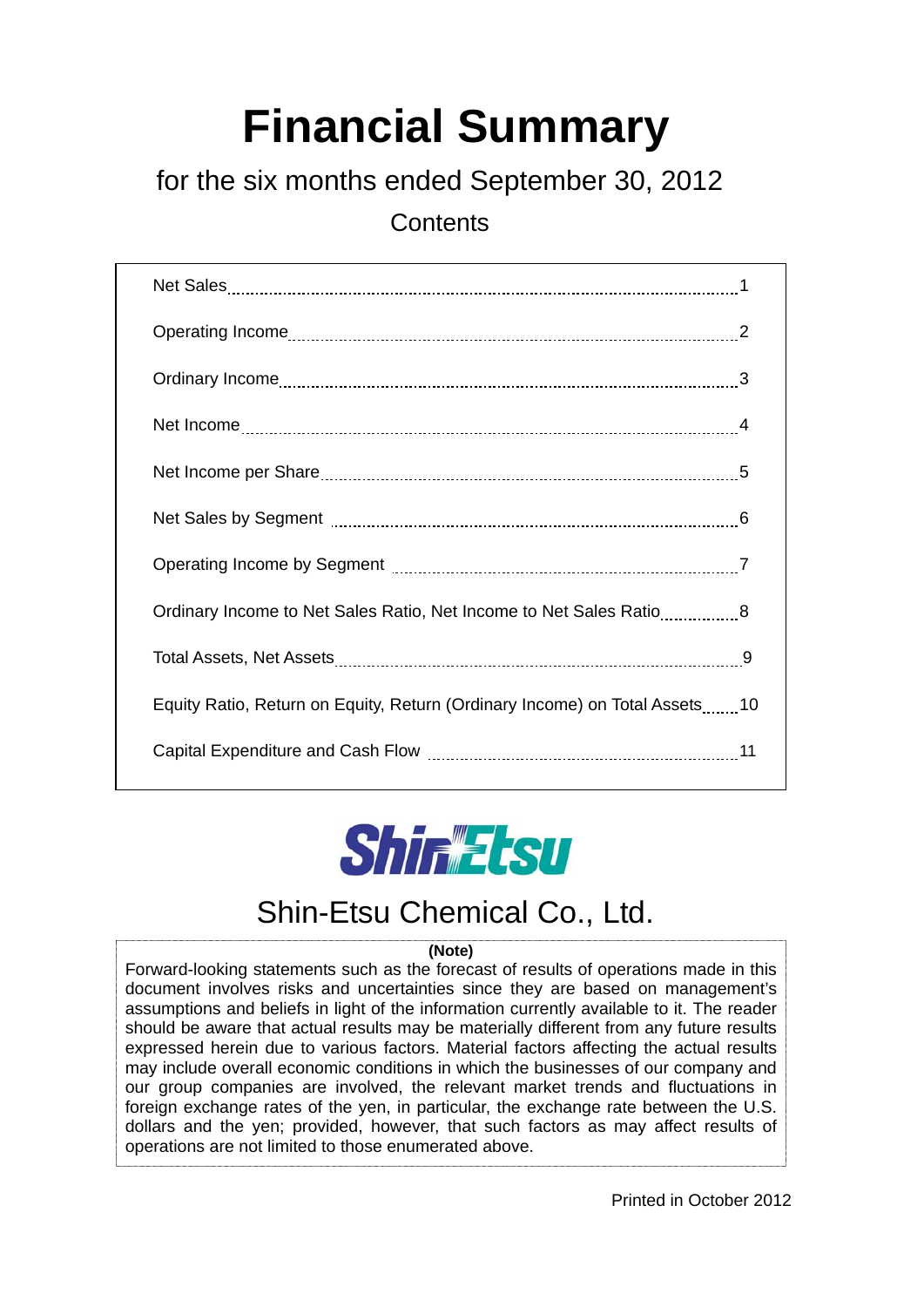



|                  |       |       |        |        |        |        |       |        |        | , IVV IIIIIIIVIII VI JUIL |             |
|------------------|-------|-------|--------|--------|--------|--------|-------|--------|--------|---------------------------|-------------|
|                  | 04/3  | 05/3  | 06/3   | 07/3   | 08/3   | 09/3   | 10/3  | 1/3    | 12/3   | 12/9<br>(First Half)      | 13/3<br>(E) |
| <b>Net Sales</b> | 8,328 | 9,675 | 11,279 | 13,047 | 13,764 | 12,008 | 9,168 | 10,583 | 10,477 | 5,370                     | 10,600      |
|                  |       |       |        |        |        |        |       |        |        |                           |             |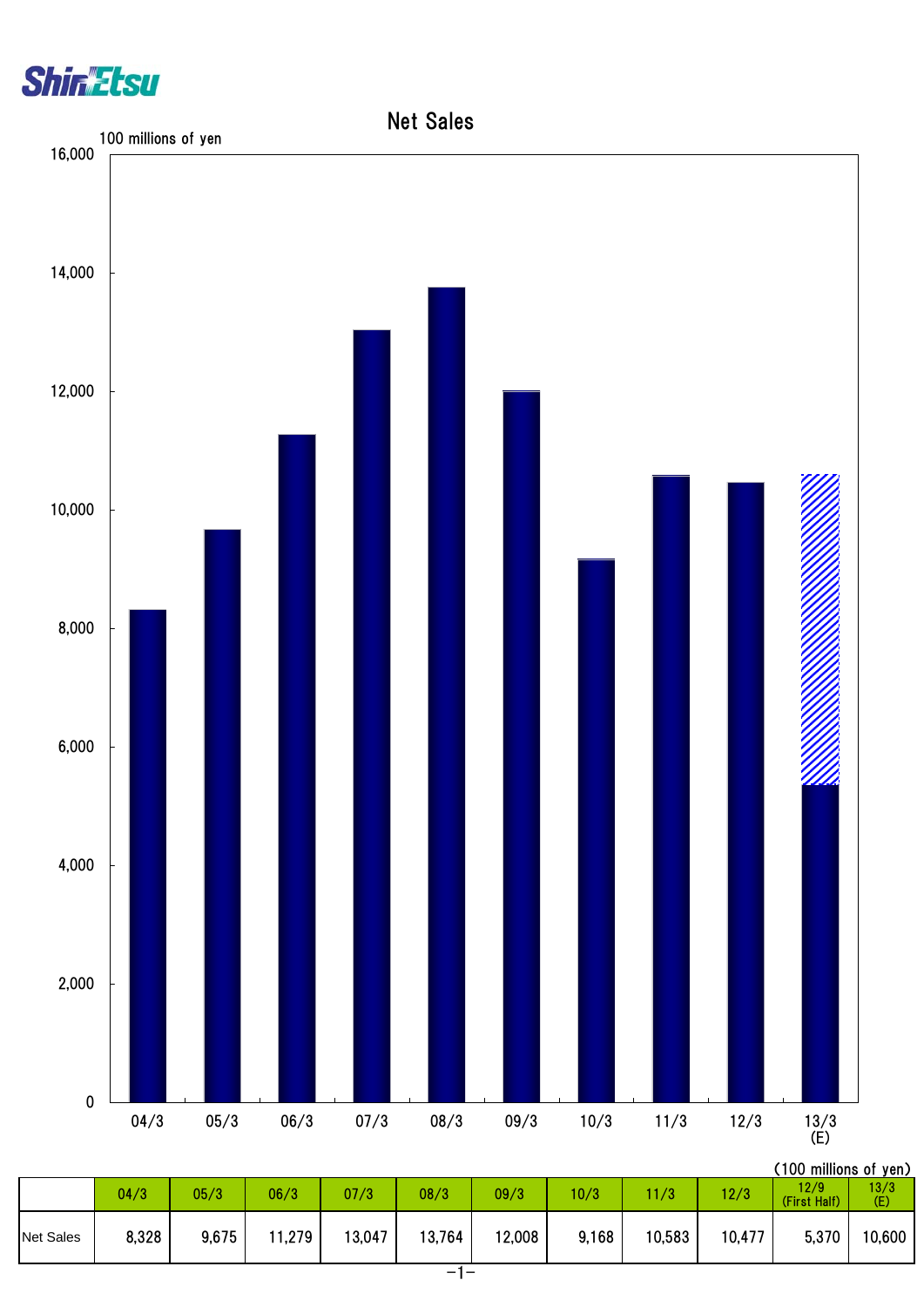

### Operating Income

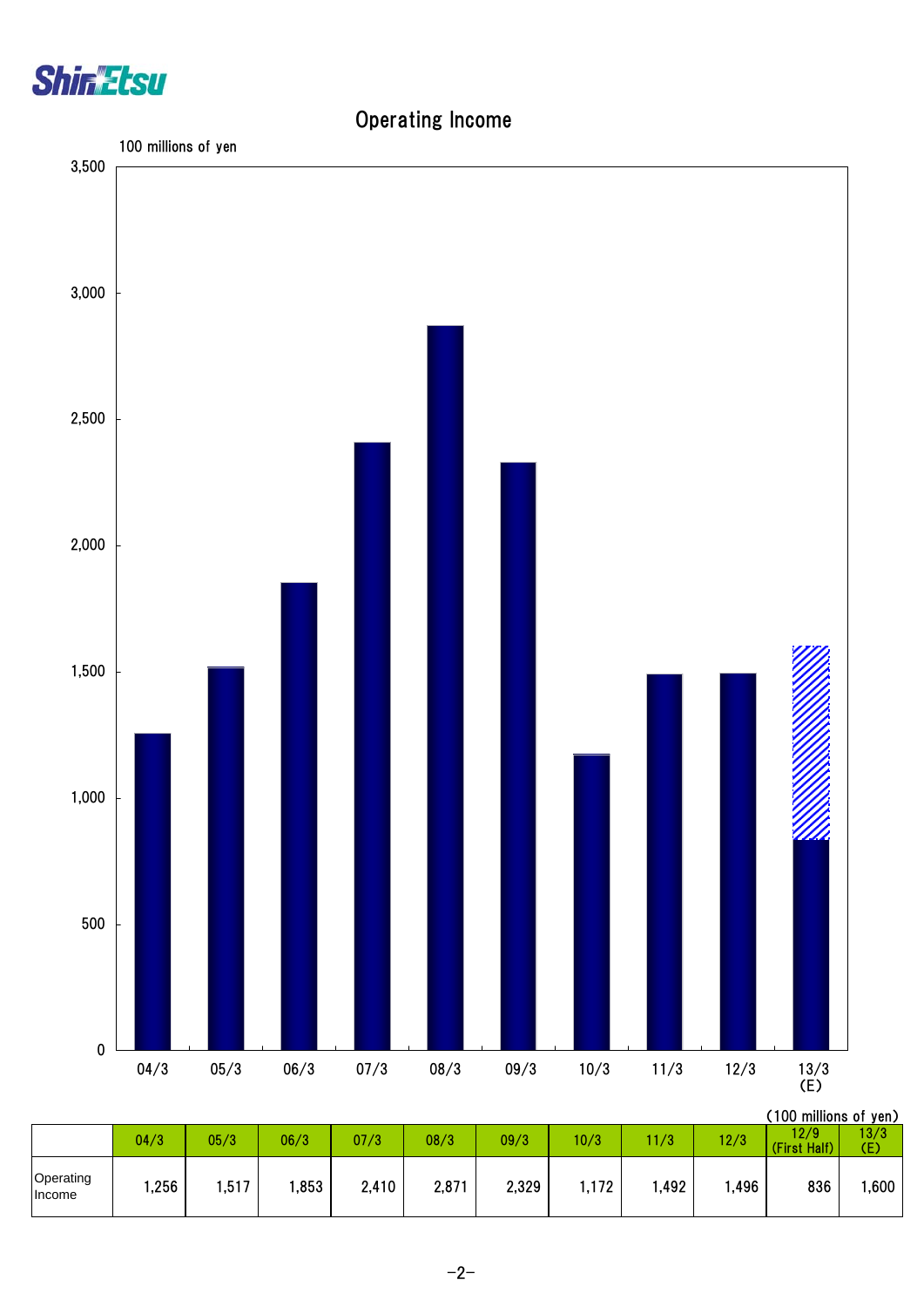



|                           |      |      |      |       |       |       |       |      |       | (100 millions of yen) |             |
|---------------------------|------|------|------|-------|-------|-------|-------|------|-------|-----------------------|-------------|
|                           | 04/3 | 05/3 | 06/3 | 07/3  | 08/3  | 09/3  | 10/3  | 11/3 | 12/3  | 12/9<br>(First Half)  | 13/3<br>(E) |
| Ordinary<br><b>Income</b> | ,256 | ,515 | ,850 | 2,470 | 3,000 | 2,505 | .270, | ,603 | .652, | 860                   | ,700        |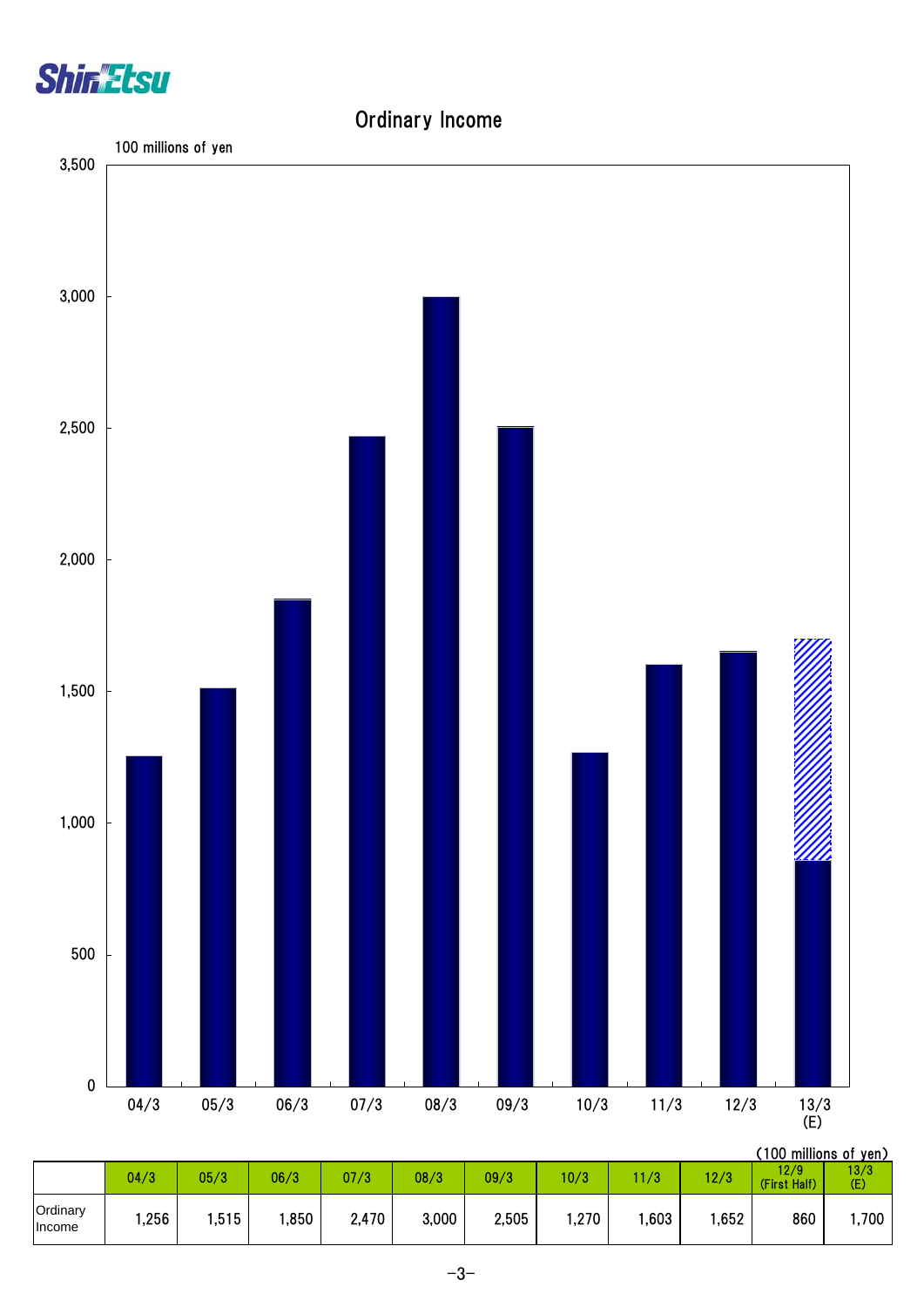



|            | 04/3 | 05/3 | 06/3 | 07/3 | 08/3 | 09/3 | 10/3 | 1/3  | 12/3 | 12/9<br>(First Half) | 13/3<br>(E) |
|------------|------|------|------|------|------|------|------|------|------|----------------------|-------------|
| Net Income | 748  | 932  | .150 | ,540 | ,836 | ,547 | 839  | ,001 | ,006 | 557                  | ,050        |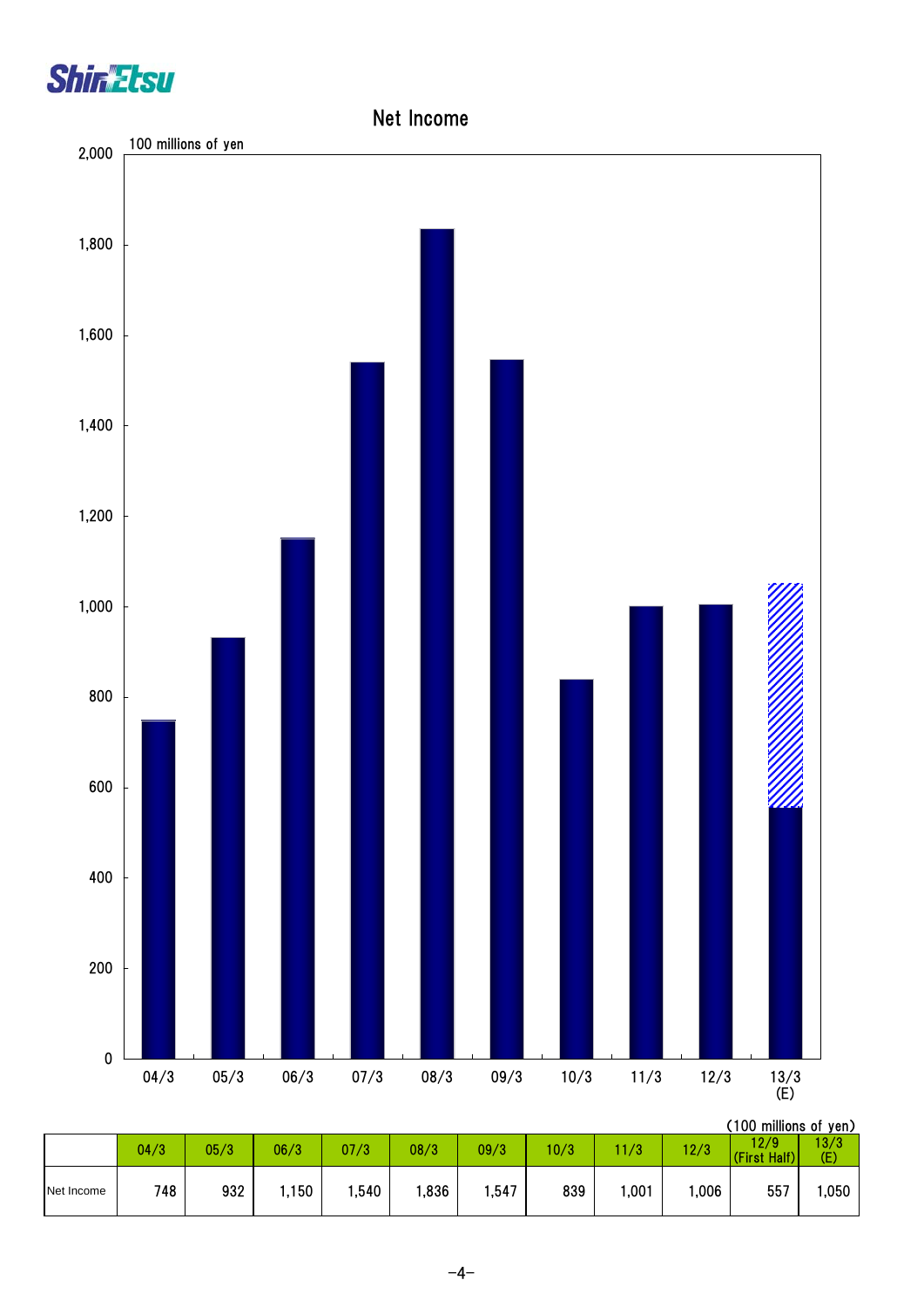

## (yen) 04/3 05/3 06/3 07/3 08/3 09/3 10/3 11/3 12/3  $\frac{12/9}{(5.13 \times 11)^2}$  $12/9$ <br>(First Half) 13/3 (E) Net Income<br>per Share per Share | 177.25 | 219.10 | 266.63 | 357.78 | 426.63 | 362.39 | 197.53 | 235.80 | 237.03 | 131.18 | 247.29 0 50 100 150 200 250 300 350 400 450 500 04/3 05/3 06/3 07/3 08/3 09/3 10/3 11/3 12/3 13/3  $\frac{13/3}{(E)}$ yen

### Net Income per Share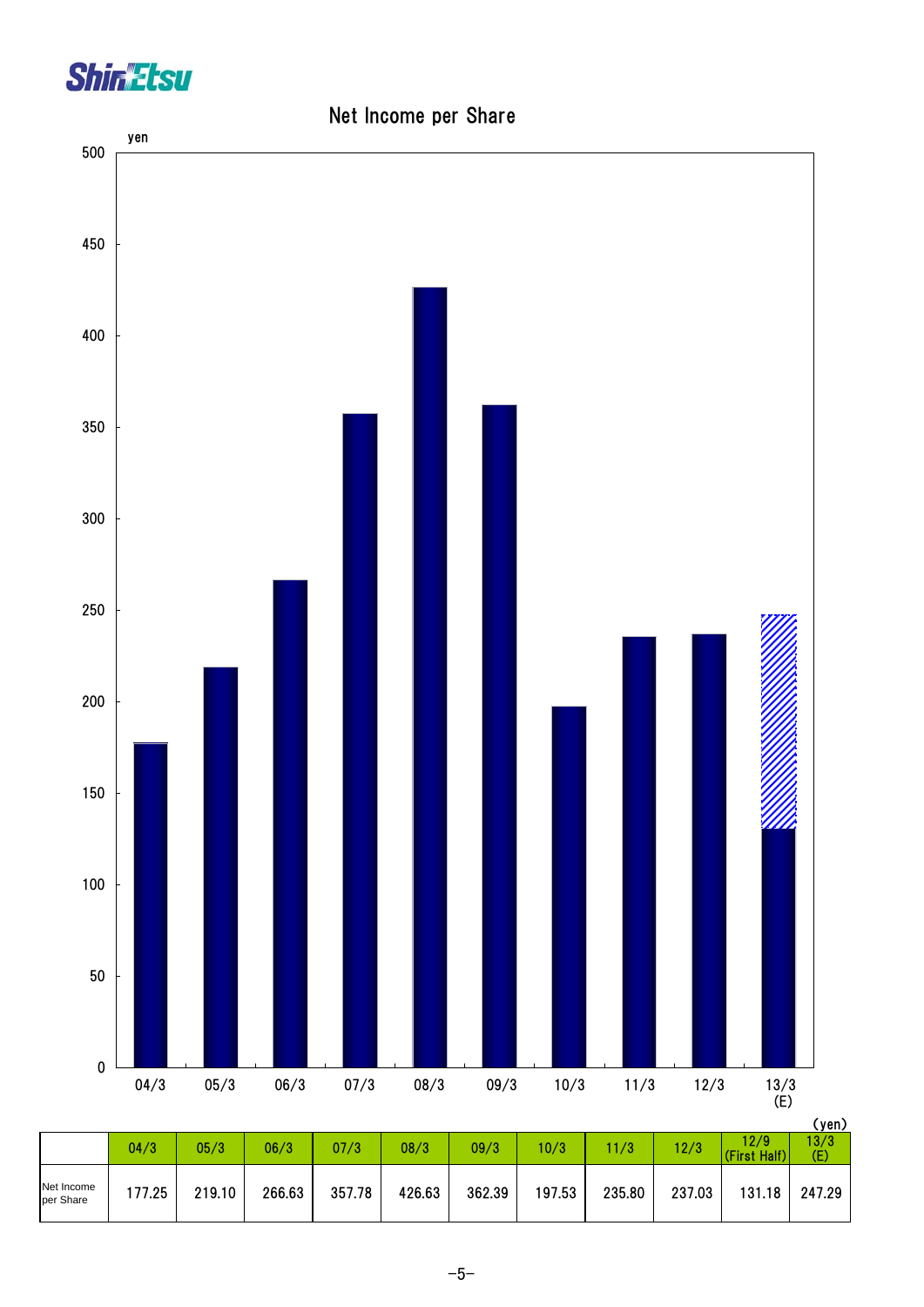



Net Sales by Segment

- **Organic and Inorganic Chemicals**
- **Electronics Materials**
- **Functional Materials and Others**
- PVC/Chlor-Alkali Business
- $\mathbb{R}^2$ Silicones Business
- $\blacksquare$ Specialty Chemicals Business
- $\overline{\mathbb{R}^n}$ Semiconductor Silicon Business
- Electronics & Functional Materials Business
- **Diversified Business**

|                                                     |       |       |       |        |       |       |       |                                                |       |       |       | ,,,,           |
|-----------------------------------------------------|-------|-------|-------|--------|-------|-------|-------|------------------------------------------------|-------|-------|-------|----------------|
|                                                     | 04/3  | 05/3  | 06/3  | 07/3   | 08/3  | 09/3  | 10/3  |                                                | 10/3  | 1/3   | 12/3  | 12/9<br>(First |
| Organic and<br>Inorganic<br><b>Chemicals</b>        | 4,570 | 5,490 | 6,365 | 7,084  | 7,010 | 6,292 | 5,090 | PVC/Chlor-Alkali<br><b>IBusiness</b>           | 2,377 | 2,835 | 3,240 | .785           |
| <b>Electronics</b><br><b>Materials</b>              | 2,622 | 3,069 | 3,614 | 4,794  | 5,647 | 4,675 | 3,171 | Silicones Business                             | ,223  | 1,431 | 1,355 | 656            |
| Functional<br><b>Materials and</b><br><b>Others</b> | 1,136 | 1,116 | ,300  | i, 169 | 1,107 | 1,041 | 907   | <b>Specialty Chemicals</b><br><b>IBusiness</b> | 805   | 835   | 871   | 413            |

※1 From 2011 onward the business segments are in the new structure due to applying to the changes of Japanese Accounting standard.

※2 The result for FY2010 is shown in both previous structure and new structure.

|                                                          |       |       | (100 millions of yen) |                |
|----------------------------------------------------------|-------|-------|-----------------------|----------------|
|                                                          | 10/3  | 11/3  | 12/3                  | 12/9<br>(First |
| PVC/Chlor-Alkali<br><b>Business</b>                      | 2,377 | 2,835 | 3,240                 | 1,785          |
| <b>Silicones Business</b>                                | 1,223 | 1,431 | 1,355                 | 656            |
| <b>Specialty Chemicals</b><br><b>Business</b>            | 805   | 835   | 871                   | 413            |
| Semiconductor<br><b>Silicon Business</b>                 | 2,540 | 2,838 | 2.296                 | 1,085          |
| Electronics &<br>Functional<br><b>Materials Business</b> | 1,138 | 1,414 | 1,778                 | 1,016          |
| <b>Diversified Business</b>                              | 1,085 | 1,230 | 937                   | 415            |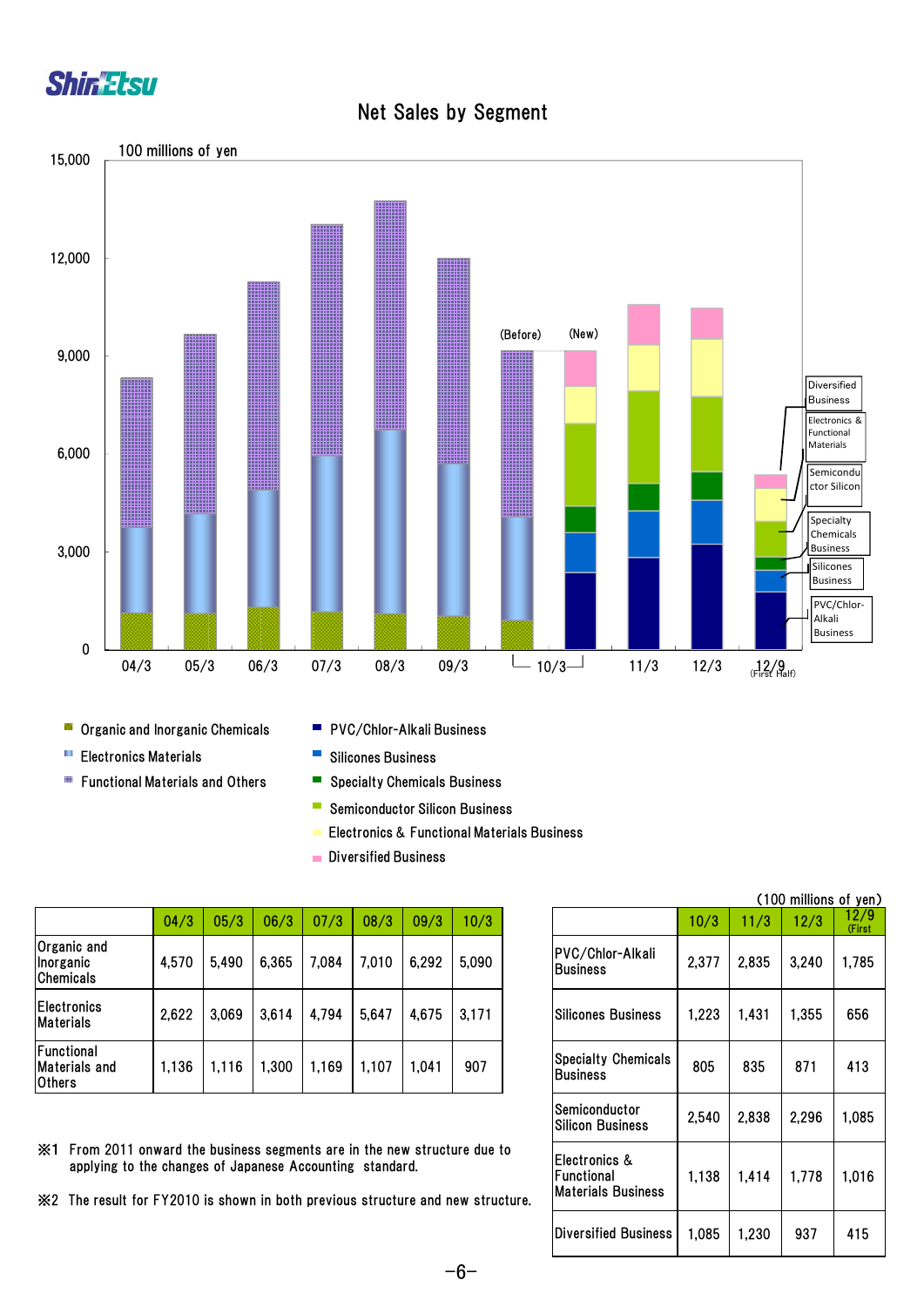

### Operating Income by Segment



- Semiconductor Silicon Business Ē.
- Electronics & Functional Materials Business
- **Diversified Business**

|                                              |      |      |      |       |       |       |      |                                               |      |      | <b>ATOO ININIUMO OF JUL</b> |                   |
|----------------------------------------------|------|------|------|-------|-------|-------|------|-----------------------------------------------|------|------|-----------------------------|-------------------|
|                                              | 04/3 | 05/3 | 06/3 | 07/3  | 08/3  | 09/3  | 10/3 |                                               | 10/3 | 11/3 | 12/3                        | 12/9<br>(First Ha |
| Organic and<br>Inorganic<br><b>Chemicals</b> | 651  | 779  | 962  | 1,067 | 995   | 952   | 611  | PVC/Chlor-Alkali<br><b>IBusiness</b>          | 196  | 197  | 237                         | 242               |
| <b>Electronics</b><br><b>Materials</b>       | 422  | 537  | 653  | 0.066 | 1,621 | 1,122 | 395  | Silicones Business                            | 249  | 341  | 337                         | 149               |
| Functional<br>Materials and<br>Others        | 182  | 201  | 240  | 276   | 260   | 257   | 180  | <b>Specialty Chemicals</b><br><b>Business</b> | 139  | 129  | 147                         | 76                |

(100 millions of yen)  $\frac{12}{9}$ <br>(First Half) 226 389 343 126 307 361 382 210 68 | 73 | 50 | 31 Electronics & Functional Materials **Business** Diversified Business PVC/Chlor-Alkali **Business** Silicones Business Specialty Chemicals **Business** Semiconductor Silicon Business

- ※1 From 2011 onward the business segments are in the new structure due to applying to the changes of Japanese Accounting standard.
- ※2 The result for FY2010 is shown in both previous structure and new structure.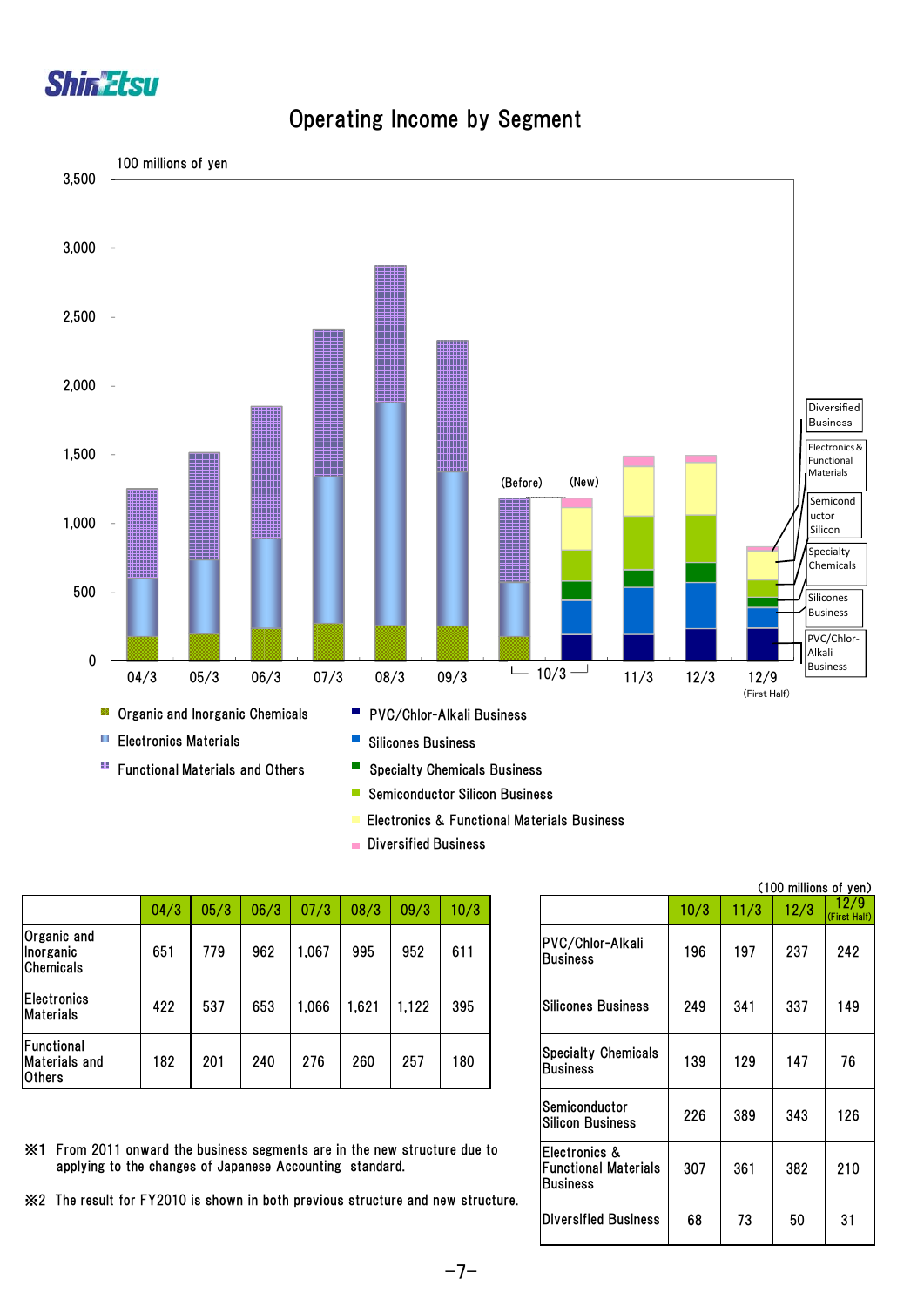



Net Income to Net Sales Ratio



|                                              |      |      |      |      |      |      |      |      |      | $(\% )$              |
|----------------------------------------------|------|------|------|------|------|------|------|------|------|----------------------|
|                                              | 04/3 | 05/3 | 06/3 | 07/3 | 08/3 | 09/3 | 10/3 | 11/3 | 12/3 | 12/9<br>(First Half) |
| Ordinary Income to Net<br><b>Sales Ratio</b> | 15.1 | 15.7 | 16.4 | 18.9 | 21.8 | 20.9 | 13.9 | 15.2 | 15.8 | 16.0                 |
| Net Income to Net<br><b>Sales Ratio</b>      | 9.0  | 9.6  | 10.2 | 11.8 | 13.3 | 12.9 | 9.1  | 9.5  | 9.6  | 10.4                 |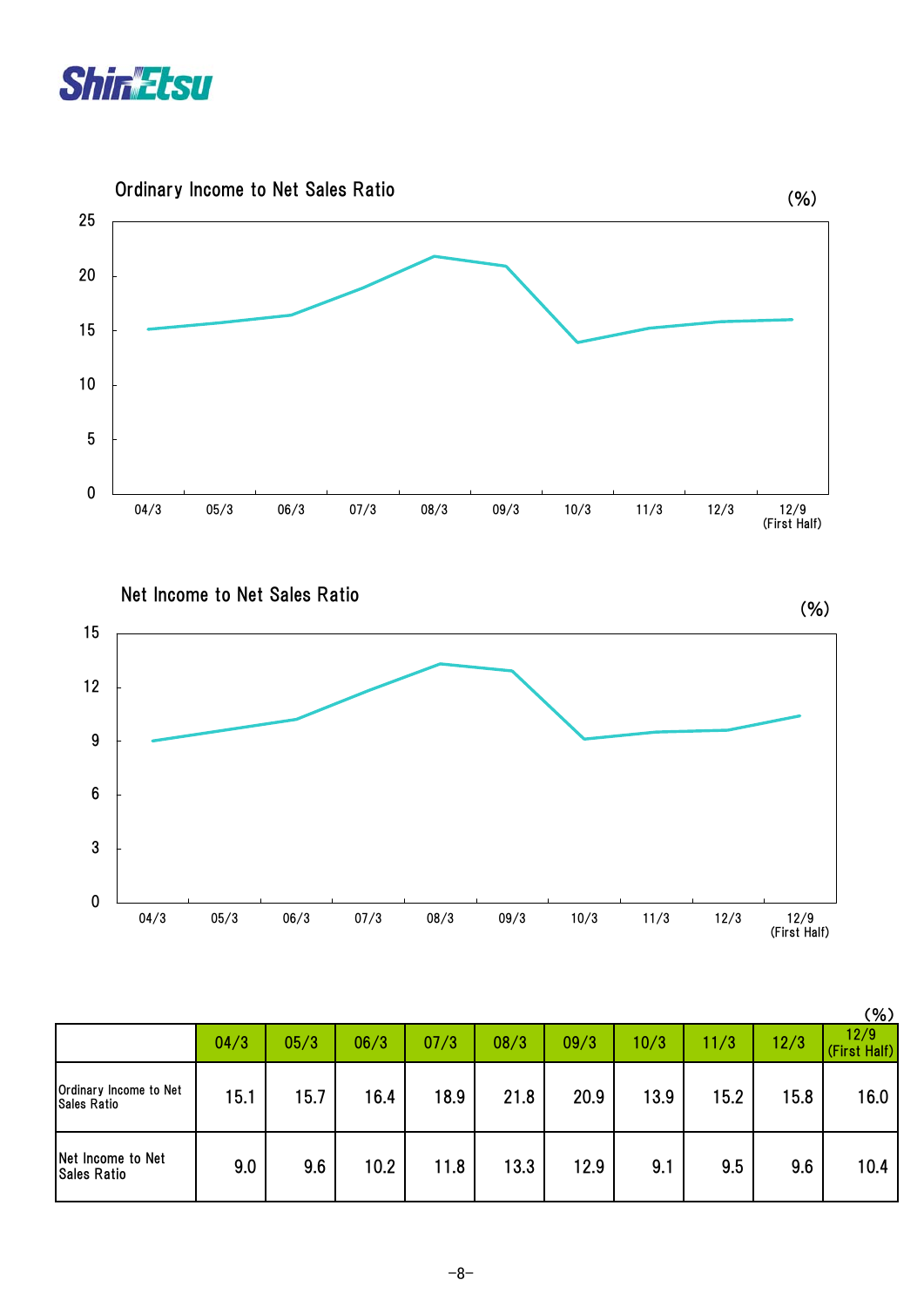

Total Assets



### Net Assets



| (100 millions of yen) |  |
|-----------------------|--|
|                       |  |

|                   | 04/3   | 05/3   | 06/3   | 07/3   | 08/3   | 09/3   | 10/3   | 11/3   | 12/3   | 12/9<br>(First Half) |
|-------------------|--------|--------|--------|--------|--------|--------|--------|--------|--------|----------------------|
| Total Assets      | 13,862 | 14,762 | 16,713 | 18,600 | 19,185 | 16,849 | 17,691 | 17,842 | 18,098 | 18,391               |
| <b>Net Assets</b> | 9,007  | 9,963  | 11,737 | 13,603 | 14,837 | 14,074 | 14,742 | 14,694 | 14.946 | 15,358               |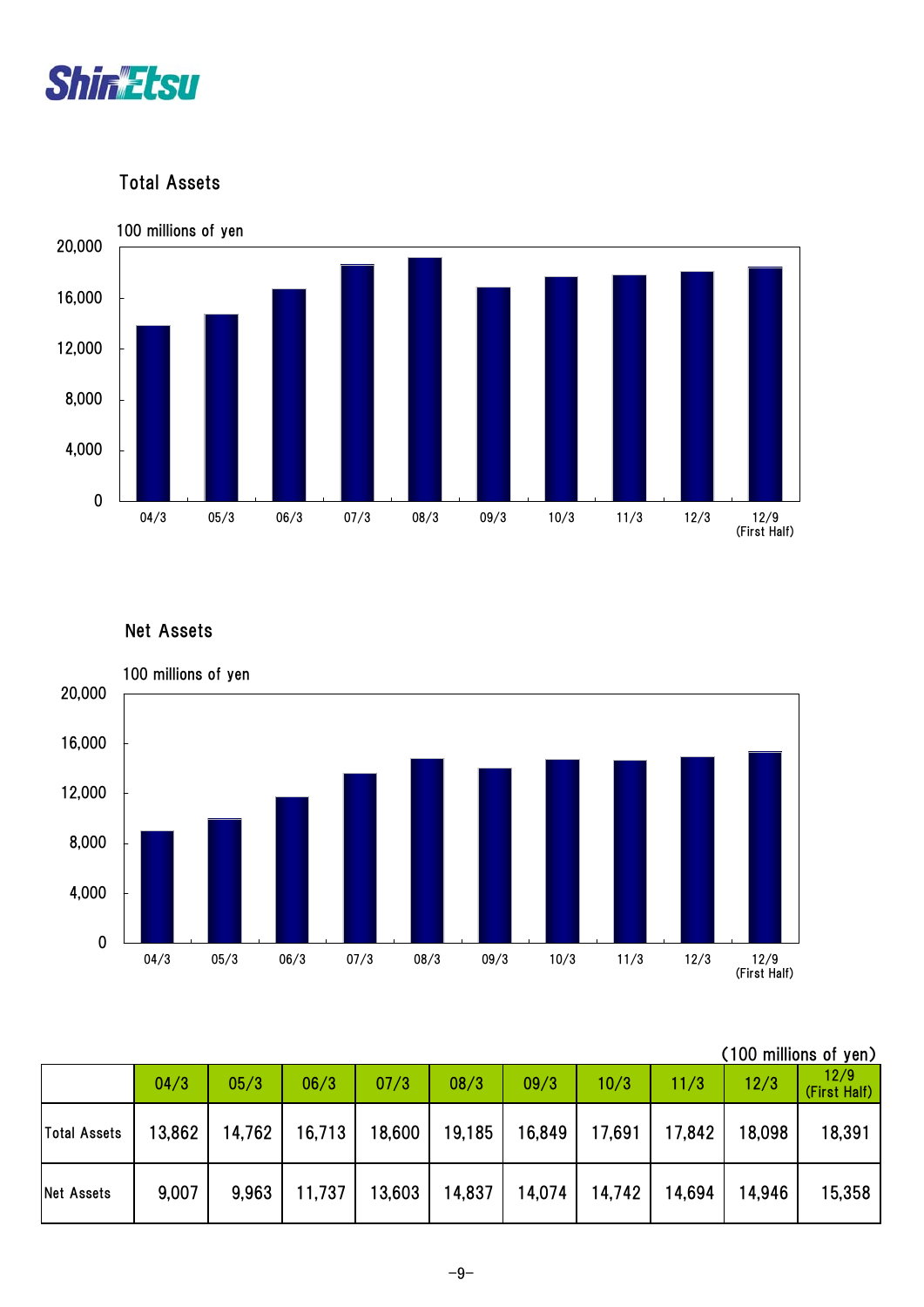



Return on Equity, Return (Ordinary Income) on Total Assets



|                                                |      |      |      |      |      |      |      |      |      | (% )                 |
|------------------------------------------------|------|------|------|------|------|------|------|------|------|----------------------|
|                                                | 04/3 | 05/3 | 06/3 | 07/3 | 08/3 | 09/3 | 10/3 | 11/3 | 12/3 | 12/9<br>(First Half) |
| Equity Ratio                                   | 65.0 | 67.5 | 70.2 | 71.0 | 75.0 | 81.1 | 80.9 | 80.0 | 80.3 | 81.2                 |
| Return on Equity                               | 8.6  | 9.8  | 10.6 | 12.4 | 13.3 | 11.0 | 6.0  | 7.0  | 7.0  | 7.6<br>(p.a.)        |
| Return (Ordinary<br>Income) on Total<br>Assets | 9.3  | 10.6 | 11.8 | 14.0 | 15.9 | 13.9 | 7.4  | 9.0  | 9.2  | 9.4<br>(p.a.)        |